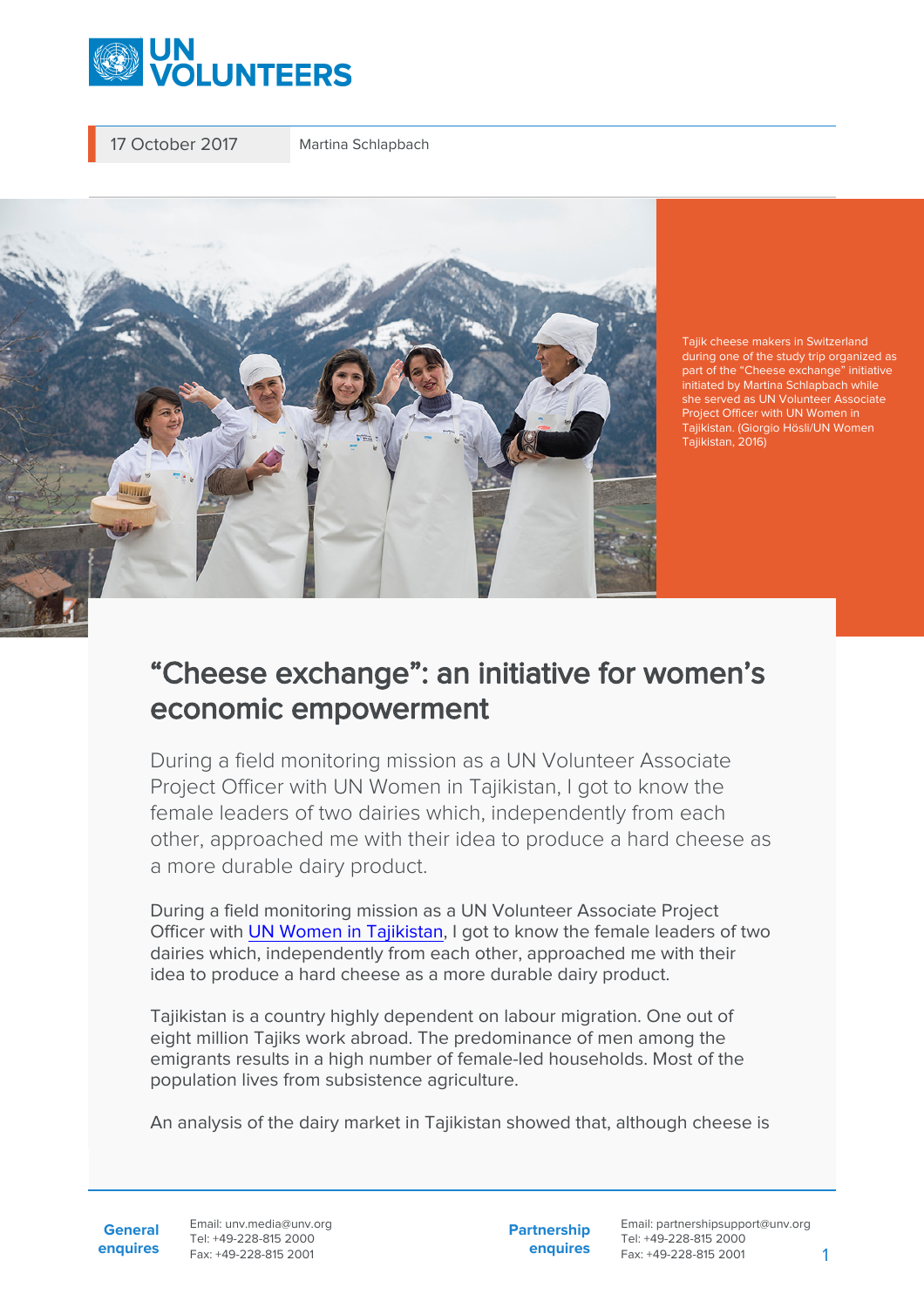

sold in almost every shop and supermarket, most cheeses are imported products. Private households hold 96 per cent of the cows, but milk is processed by women into a variety of dairies mainly used for their own consumption.

**I** continued my research into this market, and local experts confirmed the economic potential of setting up a local production of high-quality cheese.

I decided to approach cheese makers in Switzerland with the idea – mainly people who produce cheese on the Alps in summer, in conditions that are very similar to the ones given in the mountainous country of Tajikistan.

The Swiss cheese makers I approached showed great interest in transferring their knowledge on cheese-making technology. They also showed an interest in getting familiar with the traditional milk-processing of a country largely unknown to them.

This is how I got the idea to start a "Cheese exchange" initiative between a group of cheese makers from both countries.

In the framework of the UN Women project "Empowering abandoned women from migrant families in Tajikistan", and in cooperation with the Swiss Women Farmers' Association (SBLV), I helped organize 10-day study trips to Tajikistan in December 2015 and to Switzerland in February 2016.

As a result, the Tajiks now produce and sell their own cheese and the Swiss are most inspired by insights into dairy products formerly unknown to them, such as kurut, chakka and kaimok.

A broad network of partners has been established as part of the initiative, and the cooperation continues: together with a friend, I have founded the

General Email: unv.media@unv.org **enquires** Tel: +49-228-815 2000 Fax: +49-228-815 2001

**Partnership enquires**

Email: partnershipsupport@unv.org Tel: +49-228-815 2000 Fax: +49-228-815 2001 2